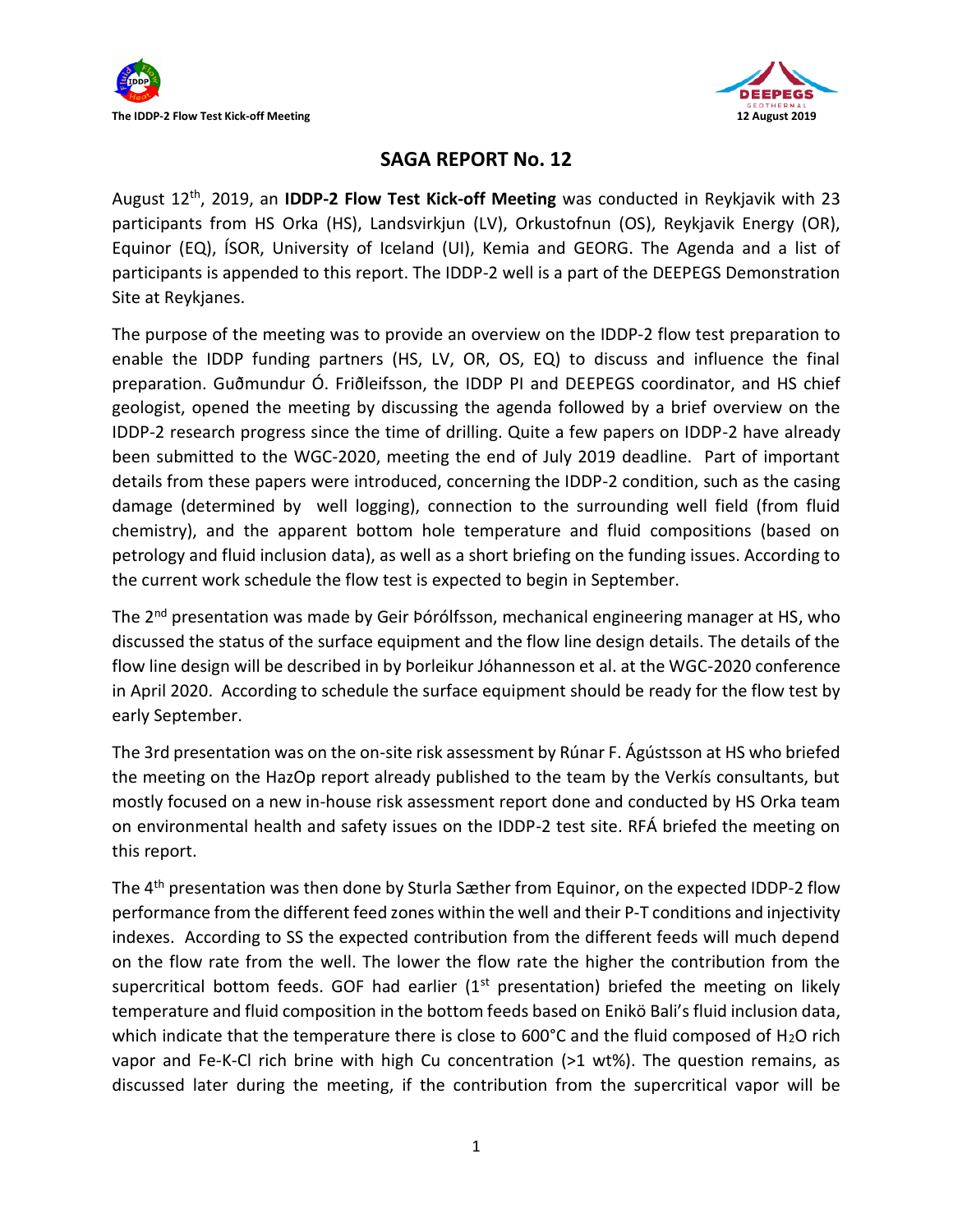



sufficiently high to heat the upper feed zone at 3.4 km to produce superheated steam. Due to the casing damage at 2.3-2.4 km (which will involve leak-out from the well according to SS's evaluation) and evidently the current condition of the well near the bottom, the fluid compositions at different flow rates may be a challenging task to interpret.

The 5th presentation was given by Ómar Sigurðsson, HS reservoir engineer, discussing the flow initiation based on his new report on "Initiating discharge from the IDDP-2 well". A mobile air compressor will be used to assist in initiating the discharge. The compressor has a pressure limit around 42 bars and can compress the liquid level down by 350-400 m for heating where the main heating will be by the inflow at the casing damage. Assuming 3-5 L/s inflow at the damage zone, it would take the inflow about 1-1.5 hours to expel the liquid in a 400 m column. Therefore, the warmup time for the compressed liquid column will be short. However, the initiation sequence may need to be repeated several times before the well starts to flow naturally, so this stimulation of flow may take a week or two for completion. If this effort is not sufficient to initiate the flow, a plan B and C were briefly discussed in the discussion session that followed ÓS's presentation.

The  $6<sup>th</sup>$  and final presentation on the flow test was given by Guðjón H. Eggertsson, geologist at HS, who briefed the meeting on how the flow test is to be operated. The flow test is planned according to the most likely scenario based on the current knowledge of the well condition but will be adjusted as needed once running. The main emphasis during the flow test will be safety, with the aim of never having to close the well. Data will be collected from electric sensors and regularly checked against mechanical gauges. Well head pressure (WHP), critical pressure Pc, and water level in weir box will be monitored, visual inspection and readings made regularly, control valve (Elli valve) adjusted as needed and chemical sampling done and analyzed, and results logged and presented. GHE then continued by briefing the meeting on the chemical sampling. The plan presented assumes conductivity and pH will be monitored 3 times a week (from week 1), SiO2, Fe and suspended solids twice a month (from week 2), XRD and SEM once a month (from week 4) and full chemical sampling once a month (from week 4). GHE concluded by showing a management diagram which he called:

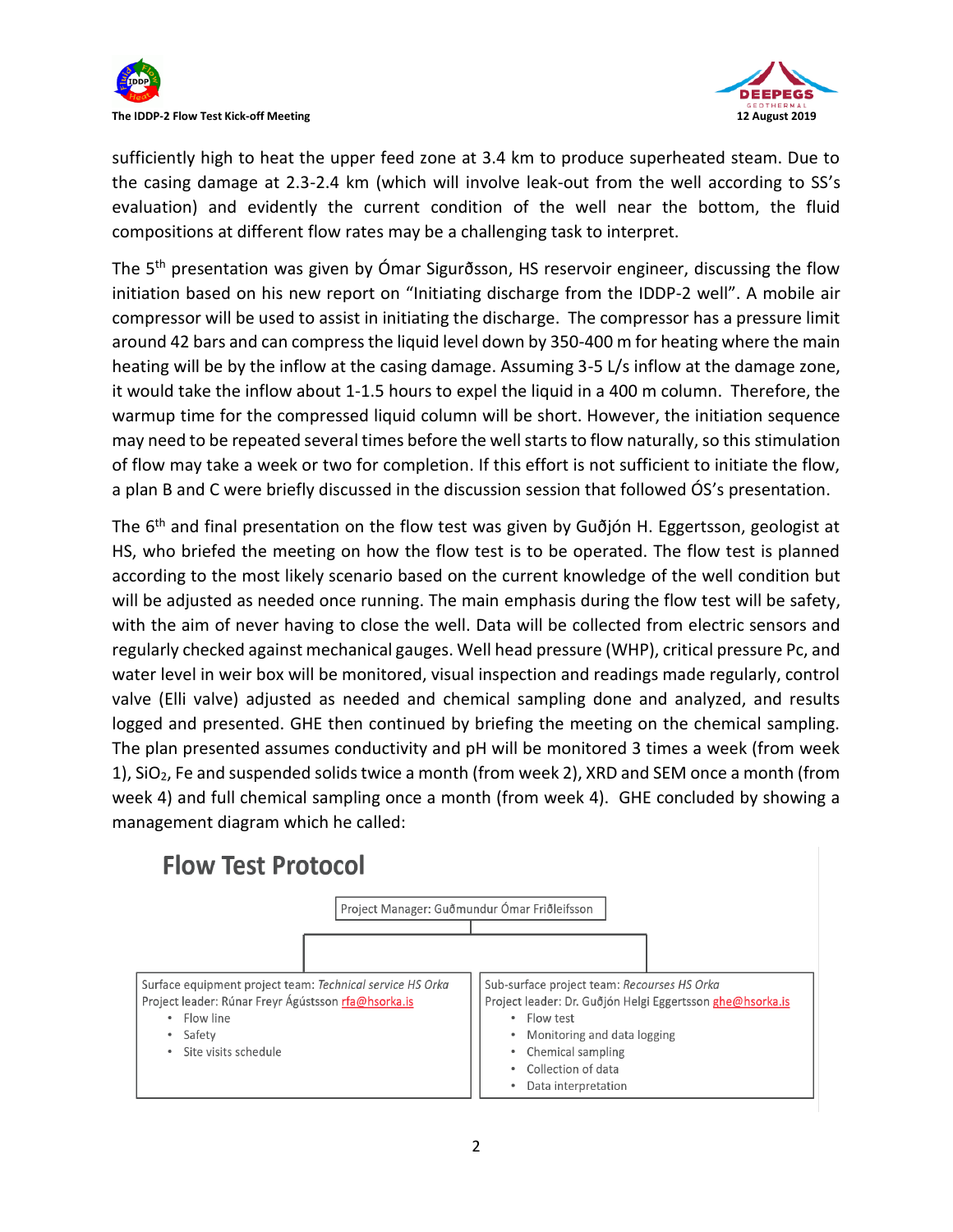



The chemical sampling plan was then discussed in some details where a lesson learned from the IDDP-1 flow test in Krafla was repeatedly referred to. The meeting concluded that a recommendation from a group of fluid chemists from the IDDP funding partners should be made and discussed with the HS onsite team.

After a lively discussion and a short break, the kick-off meeting continued into a "brain storming session" on potential on-site tests of materials and fluids during the flow- and pilot tests – that is desirable add-on-tests not yet planned or funded. Ingólfur Ö. Þorbjörnsson, head of ISOR's Geothermal Engineering, started by discussing desirable material test to be conducted in a container and an autoclave originally funded and used in the H2020 supported Geowell project. To continue by doing similar tests on the IDDP-2 fluid would be most desirable and apparently doable at a relatively low cost in the autoclave already available. Sigrún N. Karlsdóttir, professor in Mechanical Engineering at the University of Iceland, described tests that her group on Corrosion and Materials had conducted earlier on IDDP-1 in Krafla. Similar testing would be most desirable on the IDDP-2 well, with methods including: mechanical, microstructural and chemical composition analysis, visual inspection, optical microscopy, SEM/EDS, XRD, weight loss analysis, stressed specimens for inspection to EIC susceptibility, comparison with laboratory testing at superheated conditions, and follow up with changing parameters in HTHP autoclave in the UI laboratory. Trausti Hauksson, manager and owner of Kemia, concluded the session by describing the initial idea made by an IDDP chemistry group many years ago, to develop and build an autoclave for fluid testing directly from the IDDP-2 well on site. He concluded by discussing a test set-up he had already described at the WGC-2015 in Melbourne, Australia, something that could now be realized at the IDDP-2 well site. The kick-off meeting concluded by recommending IÖÞ, SNK and TH to formulate the desired tests in detail and seek funding to set them up at the IDDP-2 site. SNK informed us that she already had some funds to continue her effort.

## **IDDP Deep Vision steering meeting**

An IDDP Deep Vision (DV) steering committee meeting was conducted the following day, discussing the results and impact of the IDDP-2 flow test kick-off meeting. A decision was made to follow-up by setting up and nominate candidates for five groups to monitor the IDDP-2 flow test: 1) An Oversight Committee (by DV representative). 2) A Chemistry Group (with nominees from EQ, HS, LV, OR, ISOR), to recommend and watch the fluid chemistry. 3) A Reservoir Engineering Group (with nominees from the same and consulting engineers) to recommend and watch the reservoir behavior. 4) A Pilot Test Group (with nominees from the same and consulting engineers), to begin preparing a pilot test for power production, and 5) Add-on Test Group (with nominees from ISOR, UI, Kemia). GOF was to liaise with all groups, organize meetings and report to the oversight committee. A meeting in group 2 was set up the following day and formal recommendation sent to GHE at HS for consideration.